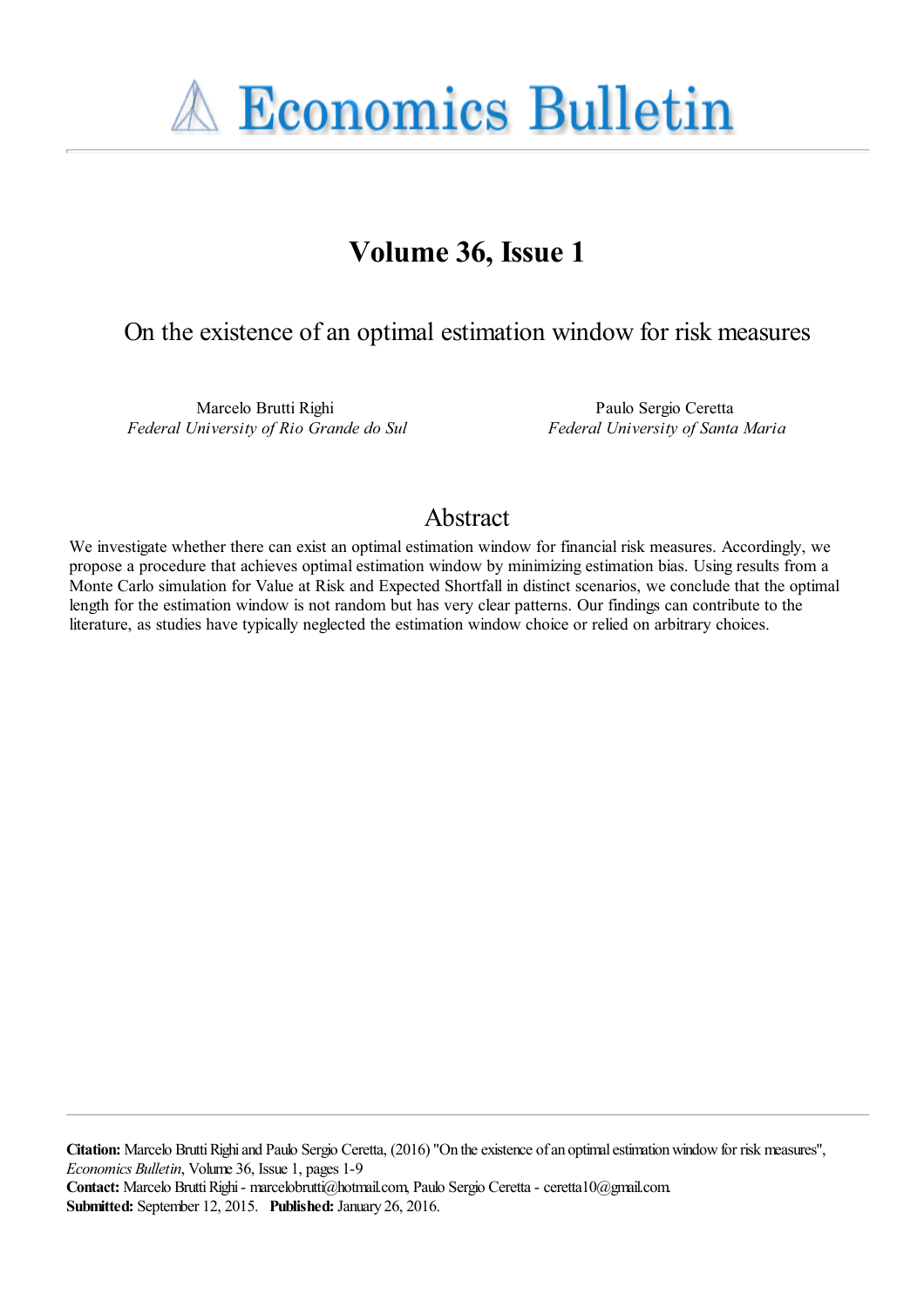### **1. Introduction**

Estimating risk measures is now a standard approach in the financial field. A risk manager should consider the available information in order to forecast for the next period. Although many studies focus on both the introduction and comparison of estimation techniques, the role of information amounts is still rather neglected. If little information is considered for forecasting the next period, there is a possibility that market fundamentals will be ignored with too much reliance on short term adjustments, which tend to be volatile. However, if too much past information is used, current facts that could improve forecasting are given low importance. Thus, correctly balancing such a trade-off is crucial for correct risk measurement.

Accordingly, the following question naturally arises: is there an optimal amount of past information to use in forecasting risk measures? It is difficult to know, as there are many variables in the entire process. Nevertheless, evidence can be obtained. In that sense, the objective of this note is to show that the optimal amount is not random, thus opening the way for studies seeking to compare and obtain the number of past data in the same vein that occurs for distinct quantile levels or forecasting horizons. To that end, we present a procedure based on minimizing estimation bias. Results from Monte Carlo simulations sustain our conclusions.

#### **2. Proposed procedure and simulation details**

In this study, we focus on the risk measures most often used by both academic researchers and industry practitioners: Value at Risk (VaR) and Expected Shortfall (ES). Let *X* be the random payoff of a financial position with distribution function *F*. At the significance level  $\alpha \in (0,1)$ , VaR represents the lost on *X* that is only overcome with probability  $\alpha$ , in other words, the quantile of *F*, i.e.,  $VaR^{\alpha} = -\inf \{q : F(q) \ge \alpha\} = -q_{\alpha}(X)^{1}$ . Despite its simplicity and wide use, VaR does not consider potential losses beyond the quantile level and lacks theoretical properties<sup>2</sup>. ES does not suffer from such drawbacks<sup>3</sup>, as it is the expected value of a loss once it overcomes the VaR, i.e.,  $ES^{\alpha} = -E[X|X < -VaR^{\alpha}]$ .

These risk measures are typically estimated using the last *N* observations. Thus, let  $\overline{VaR}_N^{\alpha}$  and  $\overline{ES}_N^{\alpha}$ , respectively, be estimated VaR and ES at the significance level  $\alpha$  based on the last *N* observations. A risk manager has the set of possible choices for *N* in the form of  $\mathcal{N} =$  $\{N_1, N_2, \dots, N_k\}$ , with  $N_1 < N_2 < \dots < N_k$ . More specifically, the choice is for a  $N_i$ ,  $i =$ 1,2,  $\cdots$ , k between two extreme options, such as  $N_{min} \le N_i \le N_{max}$ . Most researchers and risk managers consider – for example, for daily estimation – estimation windows from one to eight years, i.e.,  $250 \le N_i \le 2000$ . With that in mind, we propose to consider that the optimal choice for the estimation window is the one that minimizes the bias from the true risk measure value. In this note, formulations (1) and (2) mathematically define it for VaR and ES, respectively.

$$
N_{optimal} = \inf \left( N_i \in \operatorname*{argmin}_{N_i \in \mathcal{N}} |\widehat{VaR}_{N_i}^{\alpha} - VaR^{\alpha}| \right) \tag{1}
$$

$$
N_{optimal} = \inf \left( \underset{N_i \in \mathcal{N}}{\operatorname{argmin}} \left| \widehat{ES}_{N_i}^{\alpha} - ES^{\alpha} \right| \right) \tag{2}
$$

This minimization procedure is based on absolute deviation, but other functional forms, such as least squares, can be used. Nevertheless, readers can note that for this specific case, both approaches would tend to give the same solution. Moreover, absolute deviation is linked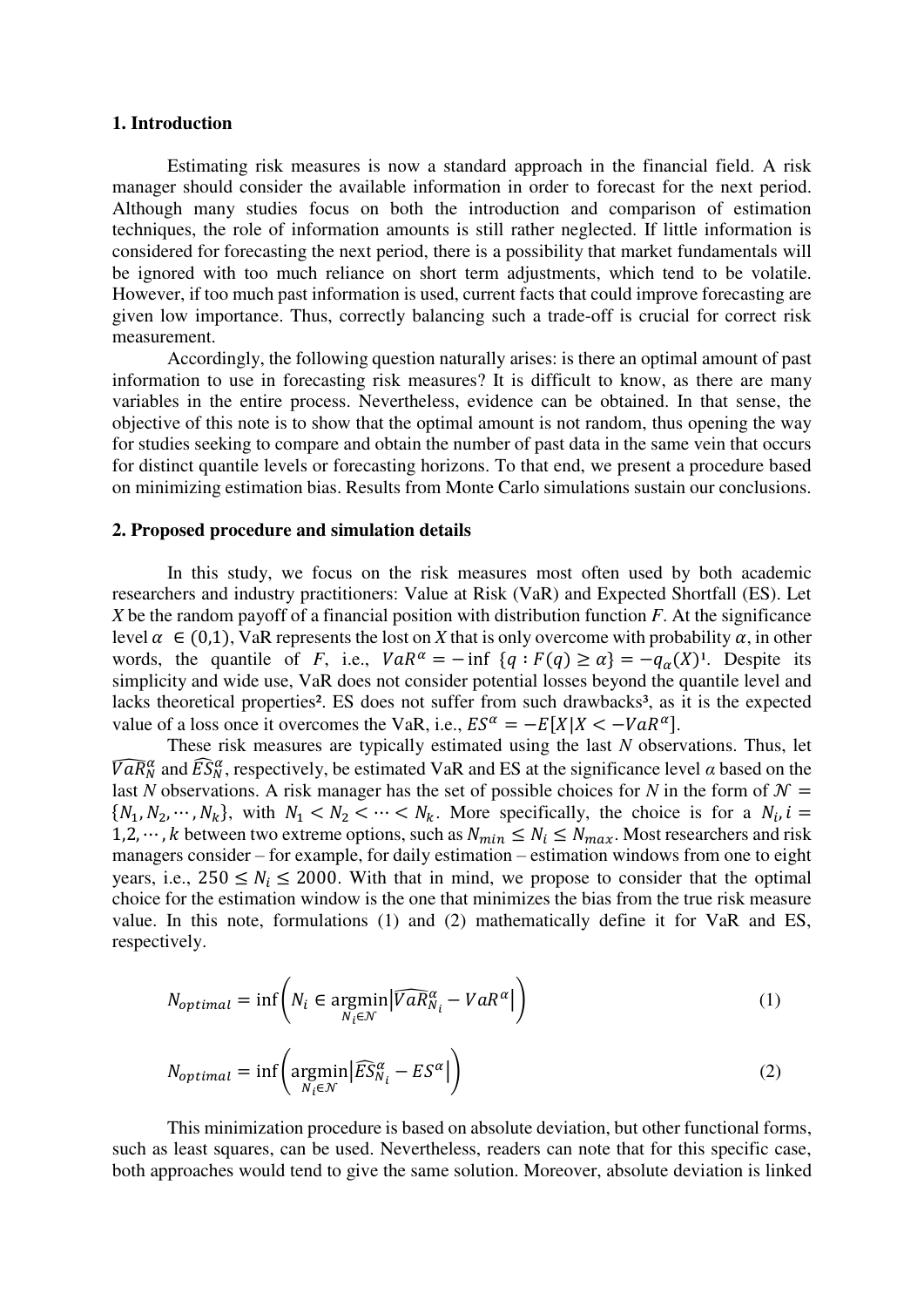more to distance, which is the definition of bias, beyond the fact that it does not leverage discrepancies. We consider the infimum for the case of ties because of parsimony, as one can use less data to obtain the same results.

As true  $VaR^{\alpha}$  and  $ES^{\alpha}$  are not observable, it is impossible to solve the problem for empirical data, but it is possible to consider simulated data where one knows the true value for risk measures. If one solves (1) or (2) for *j* samples with the same data generation process and no clear optimum exists, then  $N_j = \{N_{optimal}^1, \dots, N_{optimal}^j\} \sim \mathcal{U}(N_{min}, N_{max})$ . In other words, the optimal estimation windows would assume any value between the minimum and maximum candidates with uniform (or, at least, very similar) probability.

To verify whether there is any pattern distinct from the uniformity for optimal values for *N*, we perform a Monte Carlo simulation study. To that end, we consider that returns *X,* drawn from AR  $(1)$  – GARCH  $(1,1)$  models<sup>4</sup>, conform  $(3)$ .

$$
X_T = 0.50X_{T-1} + \varepsilon_T, \varepsilon_T = \sigma_T z_T, \ z_T \sim t_v,\n\sigma_T^2 = \sigma^2 (1 - 0.10 - 0.85) + 0.10\varepsilon_{T-1}^2 + 0.85\sigma_T^2.
$$
\n(3)

Where,  $X_T$ ,  $\sigma_T^2$ ,  $\varepsilon_T$  and  $z_T$  are for period *T*, respectively, return, conditional variance, innovation on the expectation and a *v* degrees of freedom student white noise with  $E[z_T] = 0$ and  $E[(z_T)^2] = 1$ .  $\sigma^2$  is the unconditional variance. We consider four scenarios to contemplate the presence ( $v = 6$ ) or not (( $v = \infty$ , i.e., Normal distribution) of extreme returns, as well as periods of low ( $\sigma = 0.0125$ ) and high ( $\sigma = 0.022$ ) volatility. The parameters have been chosen to match those obtained for daily returns of the S&P 500 index before and during the sub-prime crisis<sup>5</sup>. Under this specification the true values for the risk measures are  $VaR_T^{\alpha}$  =  $-(0.50X_{T-1} + \sigma_T t_v^{-1}(\alpha))$  and  $ES_T^{\alpha} = -\left(0.50X_{T-1} + \sigma_T(\alpha^{-1} \int_0^{\alpha} t_v^{-1}(s)ds)\right)$ . We choose  $N_{min} = 250$  and  $N_{max} = 2000$ , around one and eight years, as this is the range of values that is typically is used in studies about risk estimation.

We simulate 10,000 samples with length 2001 ( $N_{max}$  plus 1 observation for the forecasting) for each scenario, and compute VaR and ES considering the Historical Simulation (HS) method. This non-parametric empirical method does not have assumptions about data and is the most commonly used in both academic studies and the financial industry<sup>6</sup>. Let  $E$  be the empirical distribution of returns  $\{X\}_{2000-N+1}^{2000}$ , then HS estimators are  $\overline{VaR}_N^{\alpha} = -E^{-1}(\alpha)$  and  $\widehat{ES}_N^{\alpha} = -(N\alpha)^{-1} \sum_{i=1}^N \left( \{X\}_{2000-N+1}^{2000} * 1 + \mathbf{1}_{\{X\}_{2000-N+1}^{2000} < N+1} \right)$ , where  $\mathbf{1}_p$  is the indicator function that assumes value 1 if *p* is true and 0 otherwise. We compute, for each sample  $\overline{VaR}_N^{\alpha}$ and  $\widehat{ES}_{N}^{\alpha}$  for  $N_{min} = 250$ ,  $N_{max} = 2,000$  and  $N_{optimal}$  (solving (1) with  $VaR_{2001}^{\alpha}$  and (2) with  $ES_{2001}^{\alpha}$  as true values, respectively for VaR and ES. We consider 1% and 5% as values for  $\alpha$ .

#### **3. Simulation results**

The results from our Monte Carlo simulation are presented in Table 1 and Figs. 1 to 4. The results from Table 1 indicate that the HS estimator produces relevant bias and variability, overestimating risk, especially in periods that are more turbulent. The exception is for Normal innovations with low volatility, which underestimates risk. Such deficiencies are in accordance with the points raised by Pritsker (2006). Nevertheless, considering the optimal estimation window reduces both bias and variability.

More specifically on the optimal estimation window, the results in Figs. 1 to 4 indicate that a common pattern is identified in most scenarios and significance levels. The optimal estimation window has more probability of occurring between 250 and 500 days (around 1 and 2 years), with some significant probability, except for the Normal distribution with low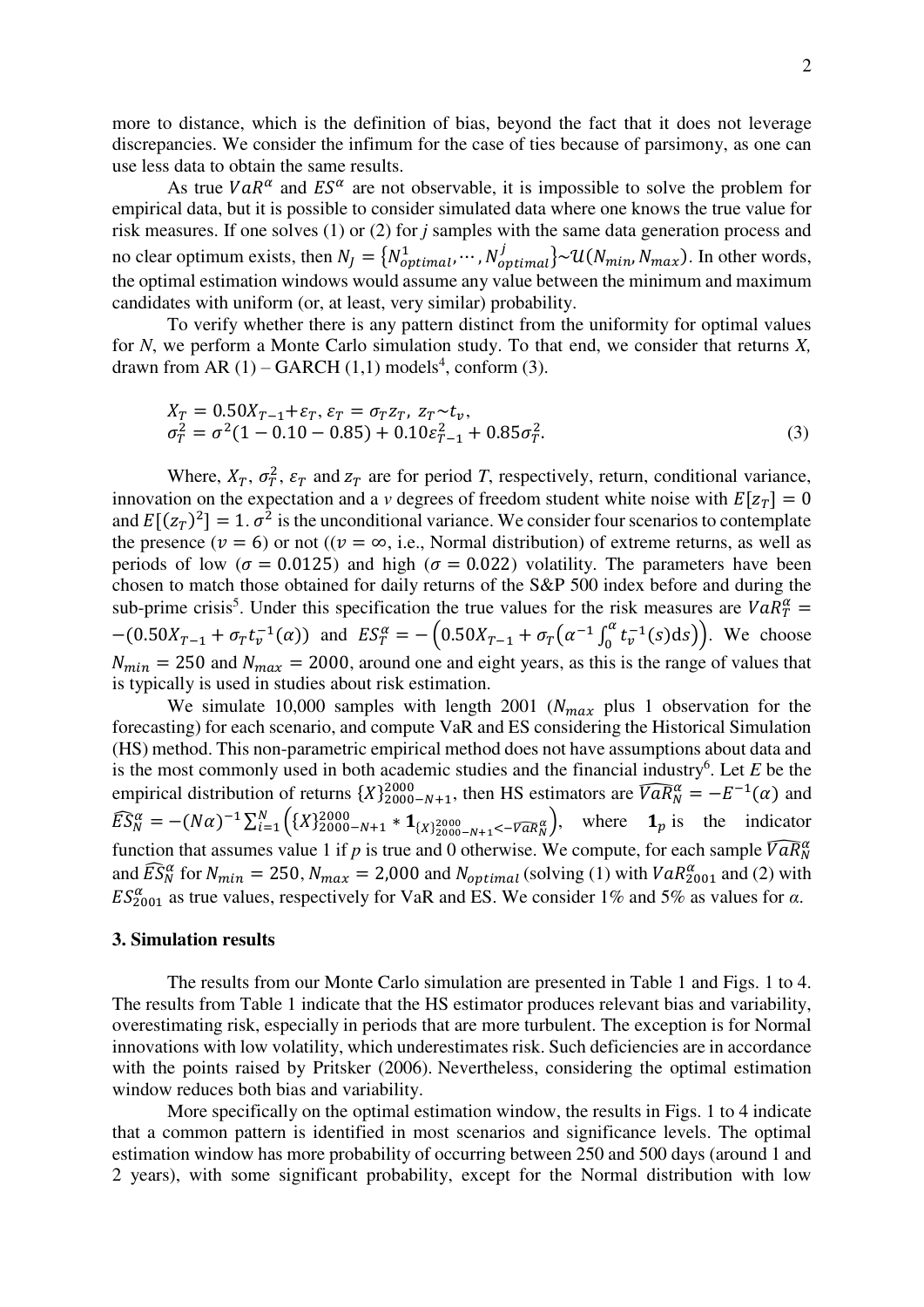volatility around the maximum possible of 2,000 days  $(8 \text{ years})^7$ . In some cases, as for scenarios of high volatility, there is also relevant probability for estimation windows between 750 and 1,000 days (3 and 4 years). In such cases, discrepancy is small most likely because estimation consistency is partially lost on turbulent periods. In all situations, the empirical distribution of the optimal lengths differs significantly from a Uniform distribution<sup>8</sup>. It is worth mentioning that the results are relatively homogenous for both VaR and ES at 1% and 5% significance levels.

Such results are in partial discordance with studies that argue in favor of larger estimation windows to improve risk forecasting, as Kuester et al. (2006) and Alexander and Sheedy (2008) for VaR, as well as Wong et al. (2012) and Righi and Ceretta (2015) for ES. This outcome can be linked to the fact that these types of studies typically rely on an arbitrary amount of past data, and even when more candidates for the estimation window are used, the comparison is very limited to specific lengths (and not to an entire interval of possible lengths as we do in our simulation exercise) and there is no consensus. Of course, we are not saying here that this is the optimal solution for everyone who uses empirical risk estimation, but it is very strong evidence that an optimal estimation window can exist. This phenomenon is not well investigated in the current literature.

### **4. Conclusion**

In this note, we conduct a Monte Carlo simulation to show that the optimal amount of past information in risk measures forecasting is not random and can directly affect the quality of forecasting. To that end, we propose a procedure that chooses the optimal estimation window by minimizing estimation bias. Our results, which are obtained for VaR and ES under distinct scenarios and quantiles, indicate that the optimal estimation windows are not uniformly distributed, and that most probability is for the interval between 1 and 2 years (for daily forecasting). Our focus here is not to say what the optimum is, because we only consider one estimation model (HS) and a limited number of possibilities, but indicate that such an optimum can exist. The literature must start to pursue it rather than place trust in very arbitrary choices.

<sup>7</sup>Perhaps if a larger value for  $N_{max}$  is considered, such probability around 2,000 could be dispersed.

<sup>8</sup>We conduct usual chi-squared tests for the null hypothesis of Uniform distribution.

#### **References**

Acerbi, C., Tasche, D., 2002. On the coherence of expected shortfall. J. Bank. Financ. 26, 1487–1503.

Alexander, C., Sheedy, E., 2008. Developing a stress testing framework based on market risk models. J. Bank. Financ. 32, 2220–2236.

<sup>&</sup>lt;sup>1</sup> See Duffie and Pan (1997) for a review on VaR.

² VaR is not coherent in the sense of Artzner et al. (1999) as it does not have the subadditivity property that guaranteed risk diversification.

³ ES is coherent, as explained in Acerbi and Tasche (2002).

<sup>4</sup>This data generation process is often considered for finance because it contemplates stylized facts of daily financial returns, such as volatility clusters and heavy tails.

<sup>&</sup>lt;sup>5</sup>This is a choice of the authors because this index is one of the most representative and is usually considered in simulation studies (see Christoffersen and Gonçalves (2005) for instance).

<sup>&</sup>lt;sup>6</sup>Pérignon and Smith (2010) indicate that 76% of financial institutions that disclose their VaR methodology use HS for estimation.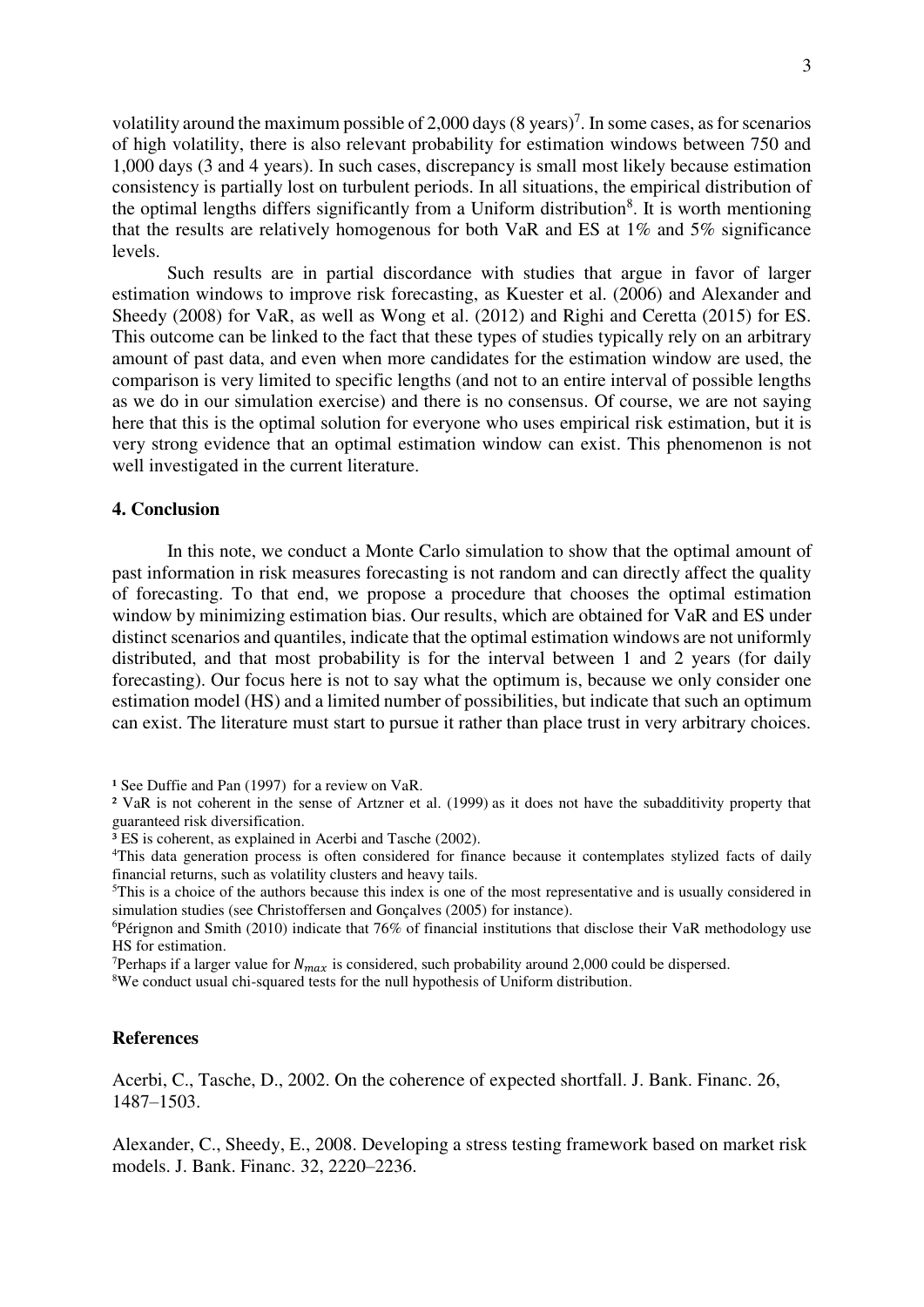Artzner, P., Delbaen, F., Eber, J.-M., Heath D., 1999. Coherent measures of risk. Math. Financ. 9, 203–228.

Christoffersen, P., Gonçalves, S., 2005. Estimation risk in financial risk management. J. Risk. 7, 1–28.

Duffie, D., Pan, J.,1997. An overview of value at risk. J. Deriv. 4, 7–49.

Kuester, K., Mittnik S., Paolella, M. S., 2006. Value-at-risk prediction: A comparison of alternative strategies. J. Financ. Economet. 4, 53–89.

Pérignon, C., Smith, D. R., 2010. The level and quality of Value-at-Risk disclosure by commercial banks. J. Bank. Financ. 34, 362–377.

Pritsker, M., 2006. The hidden dangers of historical simulation. J. Bank. Financ. 30, 561– 582.

Righi, M. B., Ceretta, P. S., 2015. A comparison of expected shortfall estimation models. J. Econ. Bus. 78, 14–47.

Wong, W. K., Fan, G., Zeng, Y., 2012. Capturing tail risks beyond VaR. Rev. Pac. Basin Finan. Mark. Pol. 15, 1250015.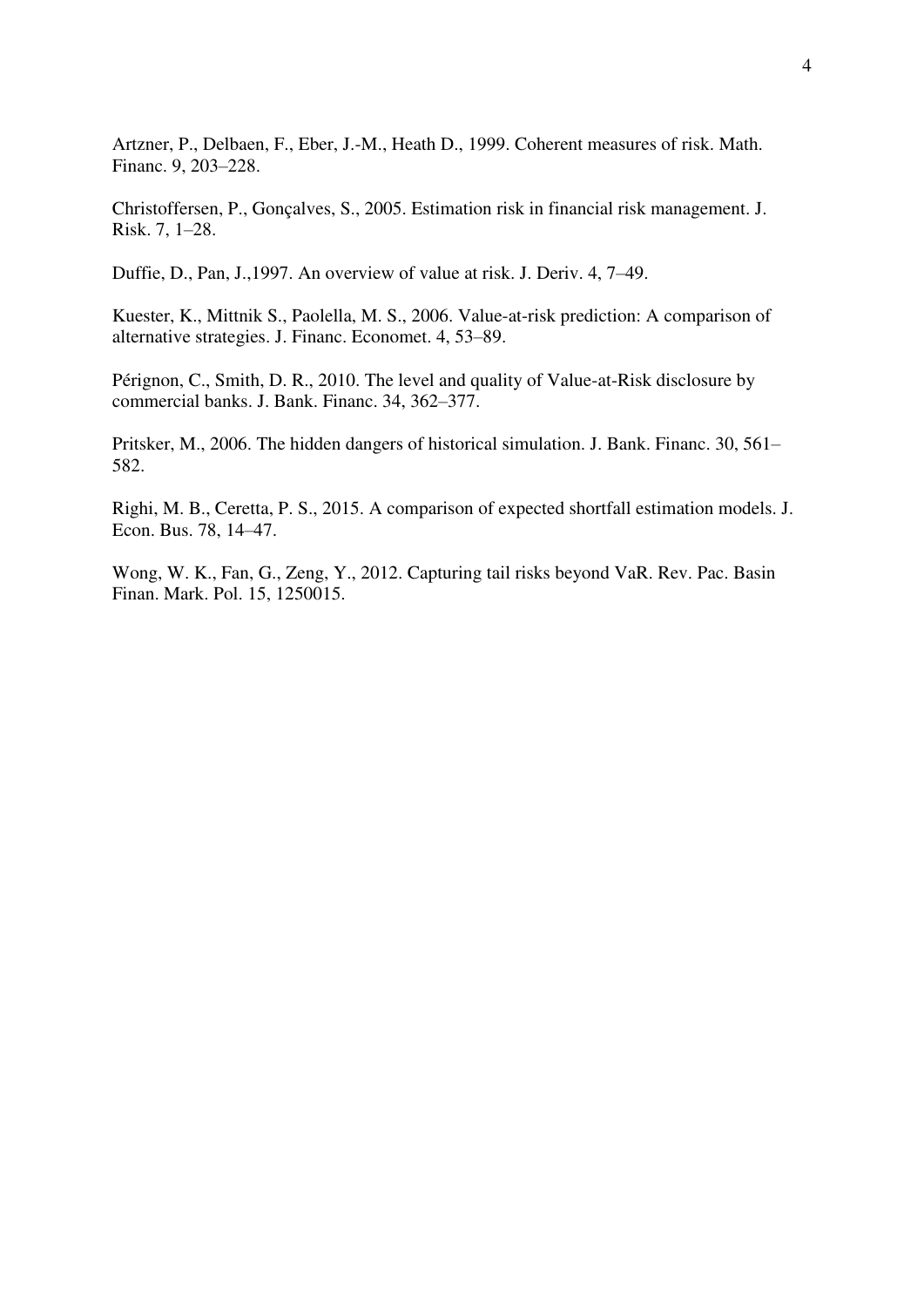



**Fig. 1.** Histograms and densities of VaR and ES optimal *N* obtained through Monte Carlo simulation under Normal GARCH with low volatility.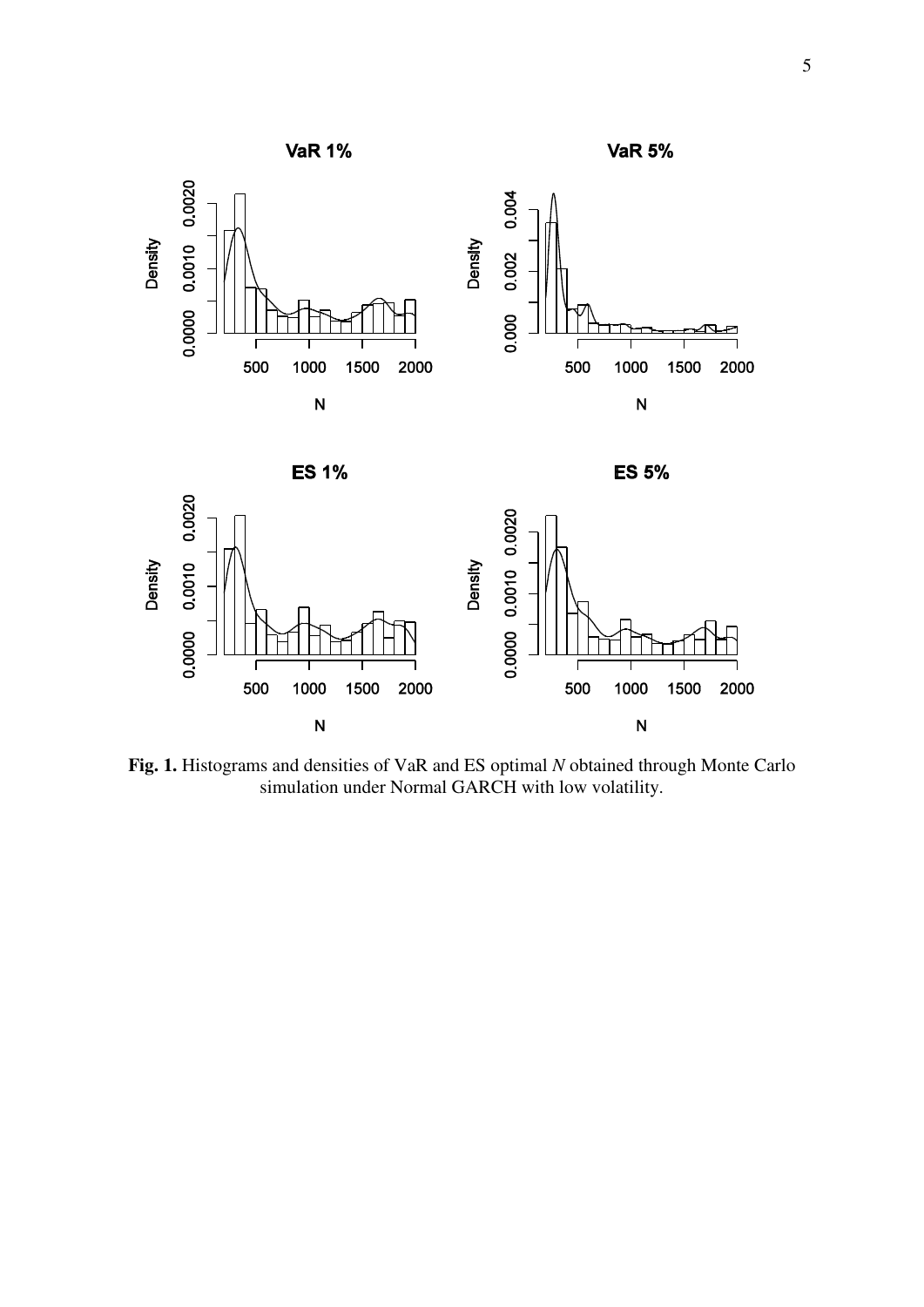

**VaR 5%** 





**Fig. 2.** Histograms and densities of VaR and ES optimal *N* obtained through Monte Carlo simulation under Normal GARCH with high volatility.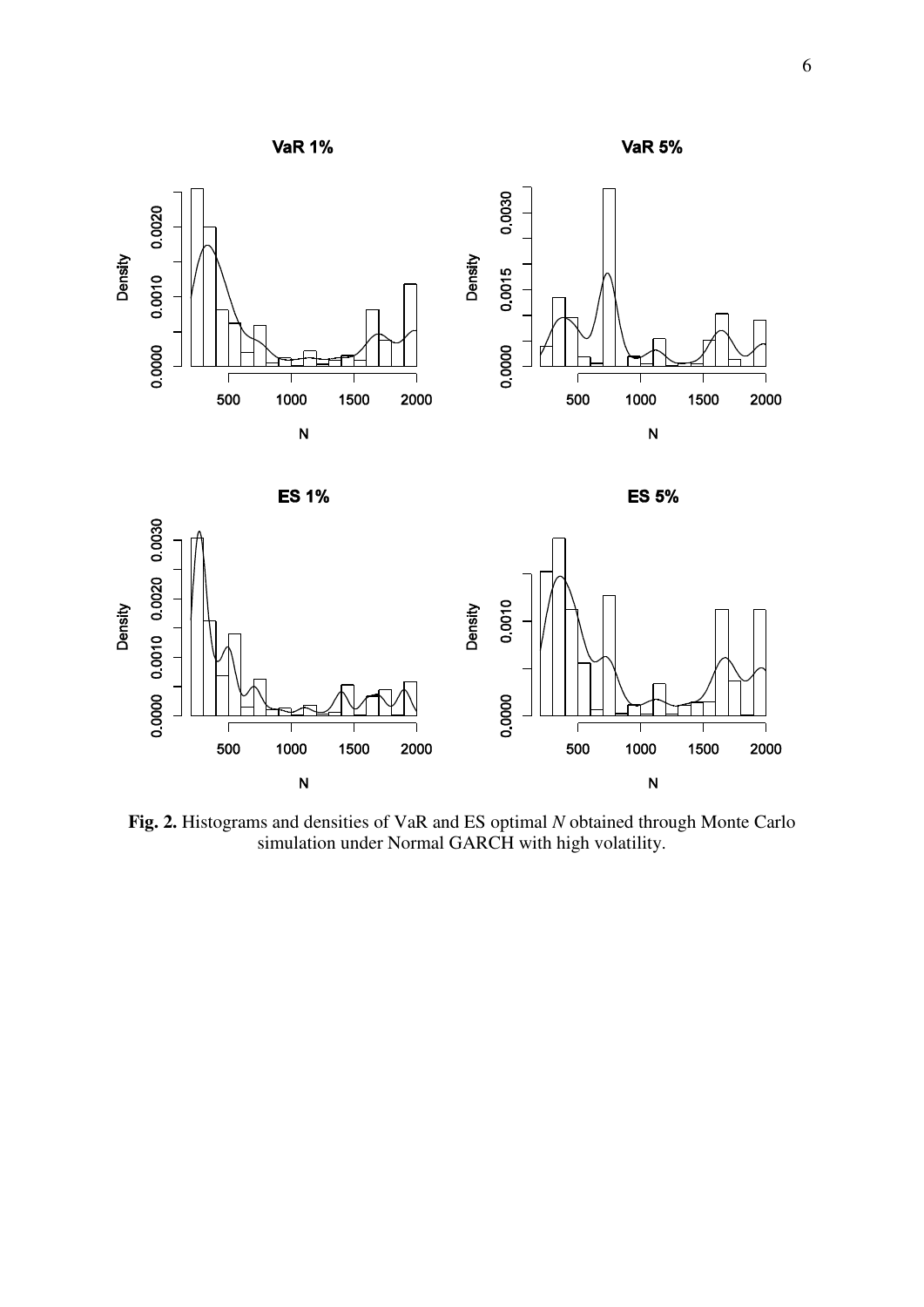







**Fig. 3.** Histograms and densities of VaR and ES optimal *N* obtained through Monte Carlo simulation under Student's *t* GARCH with low volatility.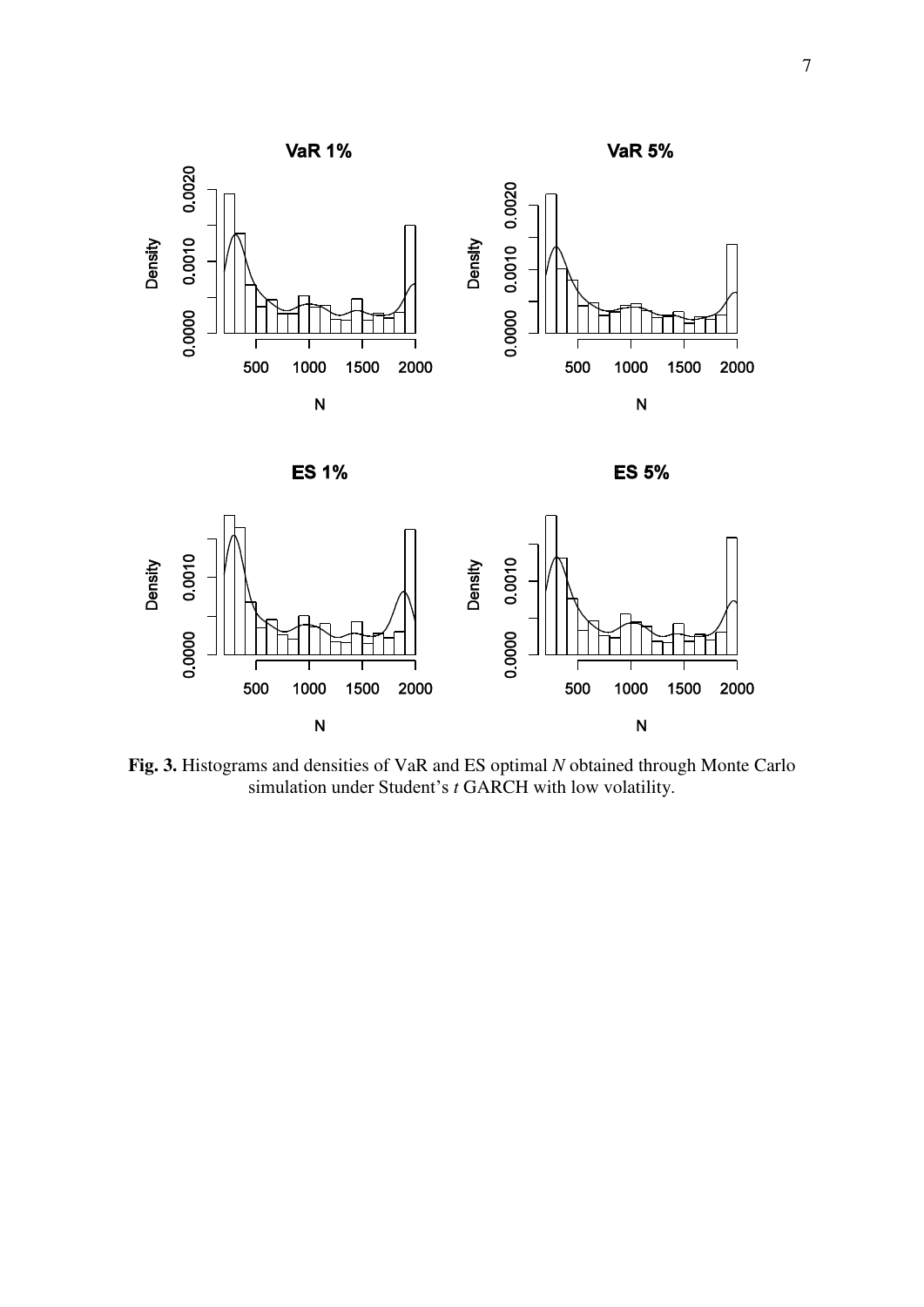

**VaR 5%** 





**ES 5%** 



**Fig. 4.** Histograms and densities of VaR and ES optimal *N* obtained through Monte Carlo simulation under Student's *t* GARCH with high volatility.